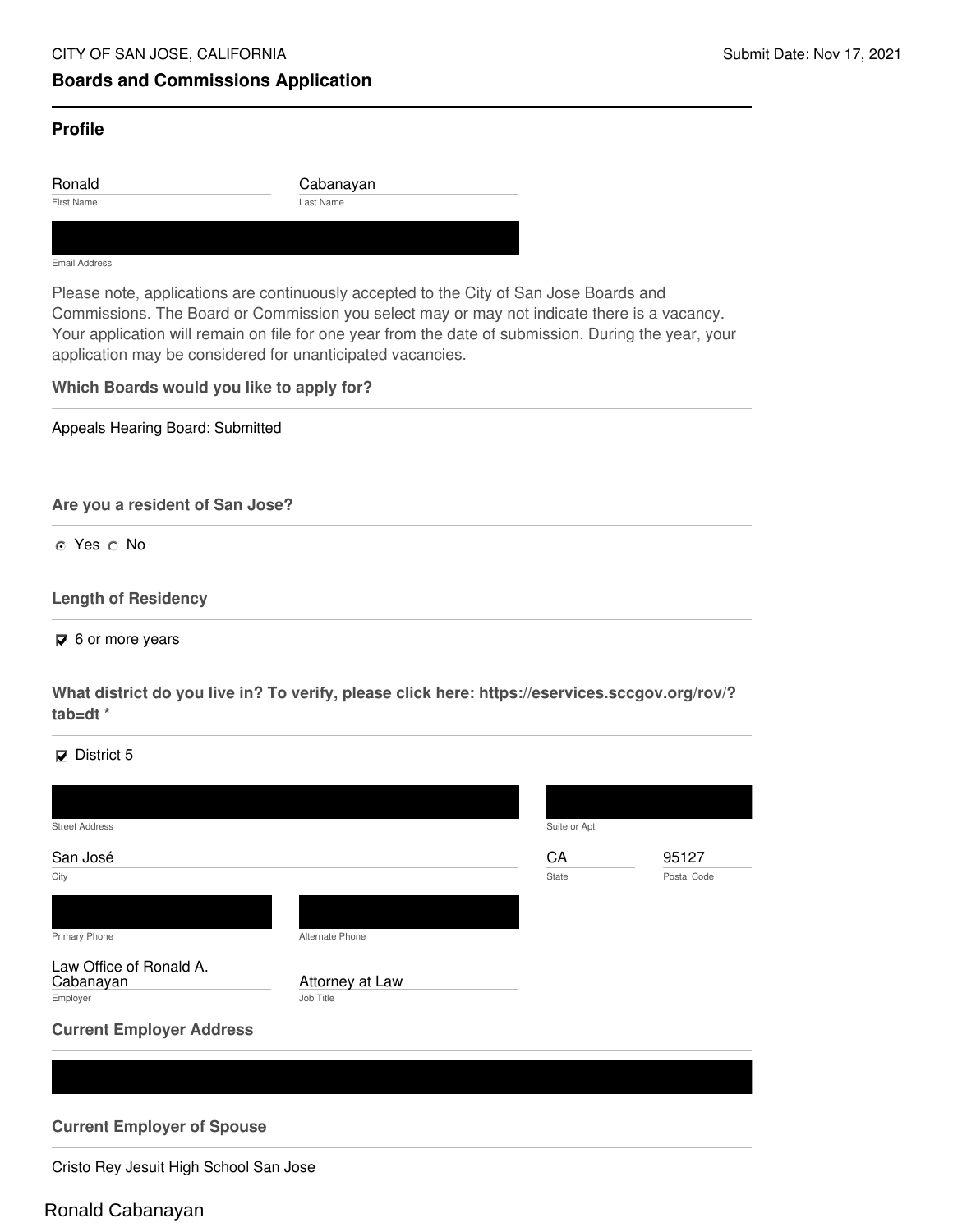#### **Spouse's Job Title**

Academic Counselor

**If you or your spouse is retired and receiving a pension, please state source of pension.**

## **Demographics (Optional)**

The demographic information you choose to provide is **VOLUNTARY** and **OPTIONAL**. This information will be kept separate from your application and will not be used for evaluating applications or making appointments. The City of San José will use this information to solely conduct research and compile statistical reports regarding the composition of its Board and Commission applicants.

Question applies to multiple boards **Ethnicity**

Question applies to multiple boards

**To which gender identity do you most identify?**

#### **Interests & Experiences**

**High School, College, Professional, Vocational, or Other Schools Attended. Please include Major or Field of Study, Dates Attended, Degree and Date of Degree.**

Oak Grove HS - 1985 University of Phoenix - BS Marketing, 2005 Lincoln Law School of San Jose - JD, 2010

**List any position or office held in any governmental agency, civic, or charitable organization including the dates**

San Jose Appeals Hearing Board - 2013 to 2021

**Languages Spoken**

English

**Special Awards or Recognitions Received**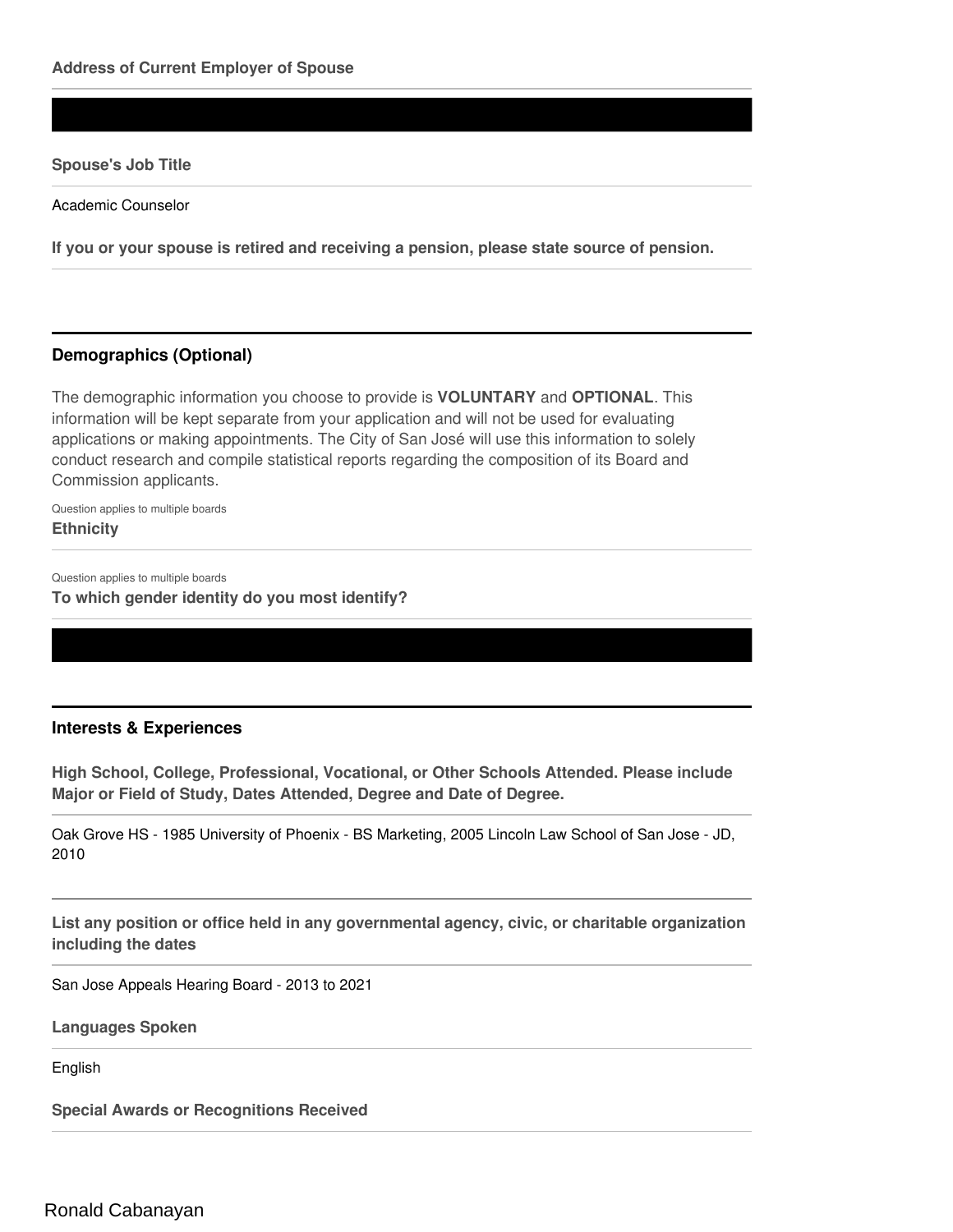**Please state why you want to become a member of this Board or Commission including specific objectives which you would work toward as a member. If you are applying for the Board of Fair Campaign and Political Practices, please indicate any familiarity or experience you may have with campaign laws.**

I am a currently serving on the board and am appointed as vice chairperson for two terms. I request for reappointment to another term in the attorney at law position.

**Please state any other information which you feel would be useful in reviewing your application**

I am a practicing attorney in San Jose. I have been a resident of San Jose all my life. I was born and raised in South San Jose. I currently reside in District 5 with my wife and two daughters. I am very well acquainted with the city and the issues the city faces.

**Do you own property in the City of San José?**

o Yes o No

**If yes, please list the addresses here.**

**Do you rent property in the City of San José?**

O Yes O No

**If yes, is it a month-to-month lease?**

o Yes o No

**State and local law require that you abstain from participation in decisions that may affect your financial interests, including sources of income, interest in real property, personal finances or investments. In addition, if appointed, you may be required to fill out a disclosure statement which indentifies certain of your financial interest beginning with the immediate twelve-month period prior to your appointment. Please review the scopr of your board/commission in Municipal Code Chapter 2.08. Based on your best judgment, does this Board or Commission make decisions that may affect sources of income, interests in real property, personal finances or investments of you or your spouse?**

o Yes o No

**If yes, please explain. Please identify any organizations, associations, corporations, or entities by which you are employed or associated that might be affected by decisions of this Board or Commission, and the positions you hold in these entities.**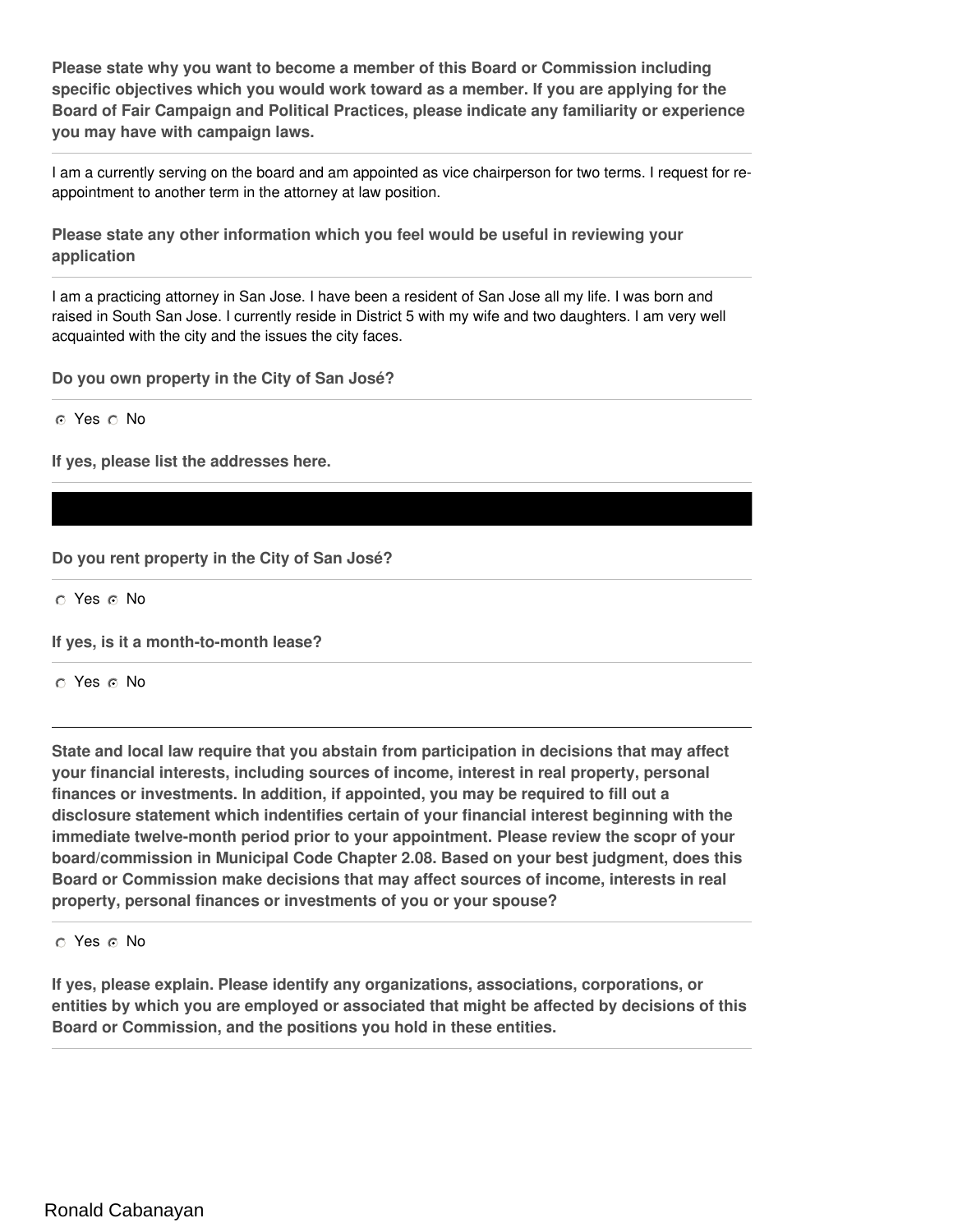Question applies to multiple boards

**If appointed, you will be required to fill out a disclosure statement, which identifies certain of your financial interests beginning with the immediate twelve-month period prior to your appointment and annually on or before April 1 of each year thereafter. Please confirm that you have read Fair Political Practices Commission (FPPC) Form 700 Reference Pamphlet and agree to file required FPPC Form 700 Statements of Economic Interest, as required by current City Council Conflict of Interest resolution.**

o Yes o No

Question applies to multiple boards

**Have you ever been required to file a Statement of Economic Interest (Form 700) and failed to do so?**

o Yes o No

Question applies to multiple boards **If yes, please explain in complete detail.**

N/A

Question applies to multiple boards

**Please confirm that you have reviewed and agree to comply with the San Jose Municipal Code Chapter 12.08 (Prohibition of Gifts), City of San Jose Ethics Policy (City Policy Manual 1.2.1), and City of San Jose Gift Policy (City Policy Manual 1.2.2).**

o Yes o No

#### **Reference 1 Name**

Martin Caraves

**Reference 1 Address**

**Reference 1 Phone**

**Reference 2 Name**

Chi Dinh

**Reference 2 Address**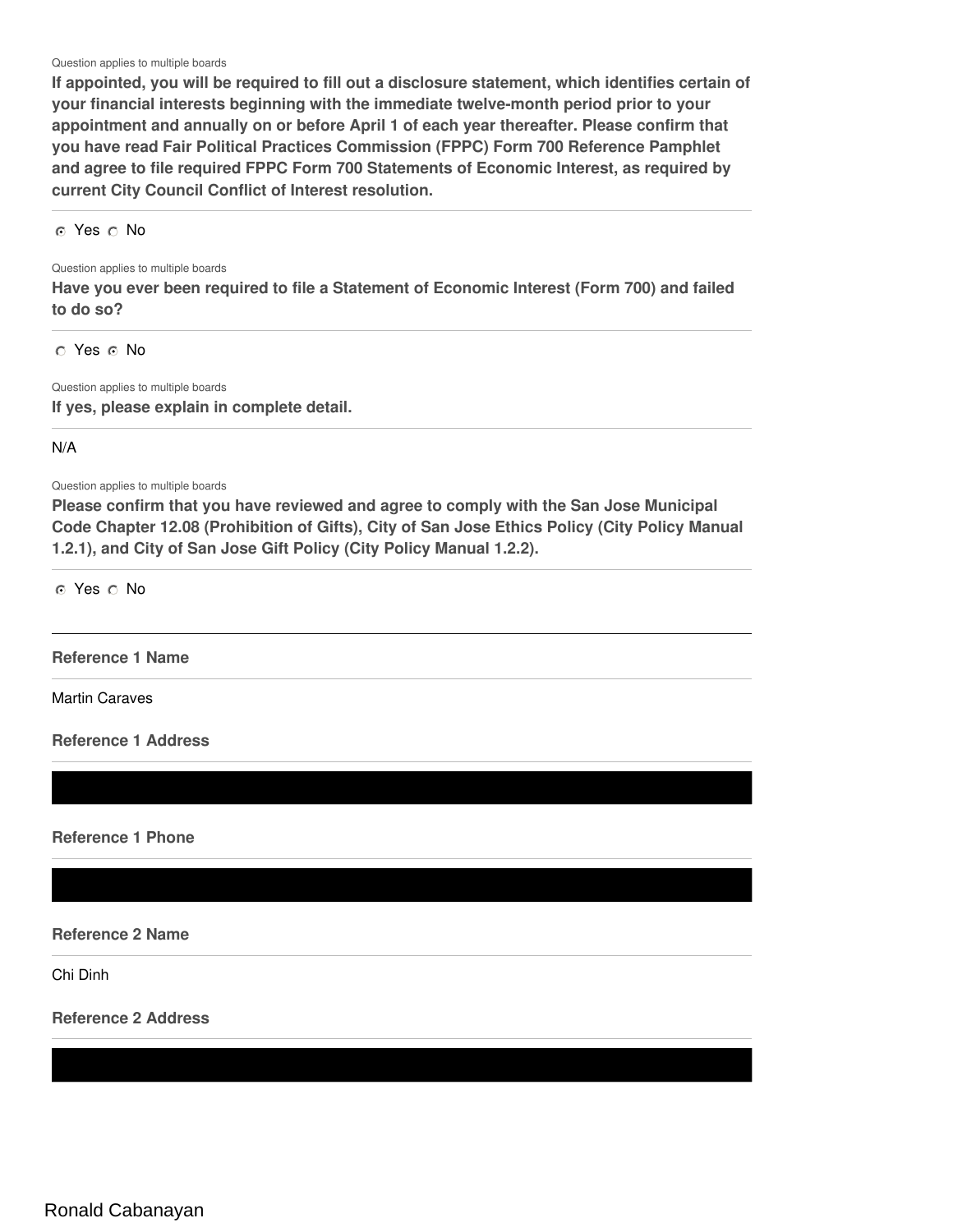# **Supplemental Questions**

Question applies to Appeals Hearing Board,Civil Service Commission

**Are you an attorney licensed to practice law in the State of California? If you are, please provide your California State Bar Association Number:**

CA state bar number 289704

**If applicable, have you ever attended a meeting of the Commission(s) to which you are applying?**

o Yes o No

**Would you be available to attend meetings at the scheduled time?**

o Yes o No

**Please describe your experience in serving on a Commission or Board.**

It has been a great experience dealing with issues involving code violations, permit denials, and the marijuana collective concerns. I apply my legal experience in helping me decide on the issues that come before the board.

**Considering your experience and activities in business, labor, professional, social, or other organizations, indicate the experience, training, knowledge and/or skills which qualify you for appointment to the selected commission(s).**

I have served on the Appeals Hearing Board since 2013 and I have been appointed as the Vice Chairperson of the commission. My experience with the board qualifies me to continue serving on the board for another term. I have practiced law since 2013 and feel that the parallel experience is valuable to the board.

**What is your understanding of the purpose of the Commission?**

The purpose of the Appeals Hearing Board is to decide on the issues involving code violations, permit denials by the San Jose Police Department, and other issues that come before the board. It is a quasijudicial board that considers issues on appeal from hearing officers at the city agencies.

**Please list three issues facing the City that you feel the Commission should address.**

1. City blight 2. Property code violations 3. Street vendor permitting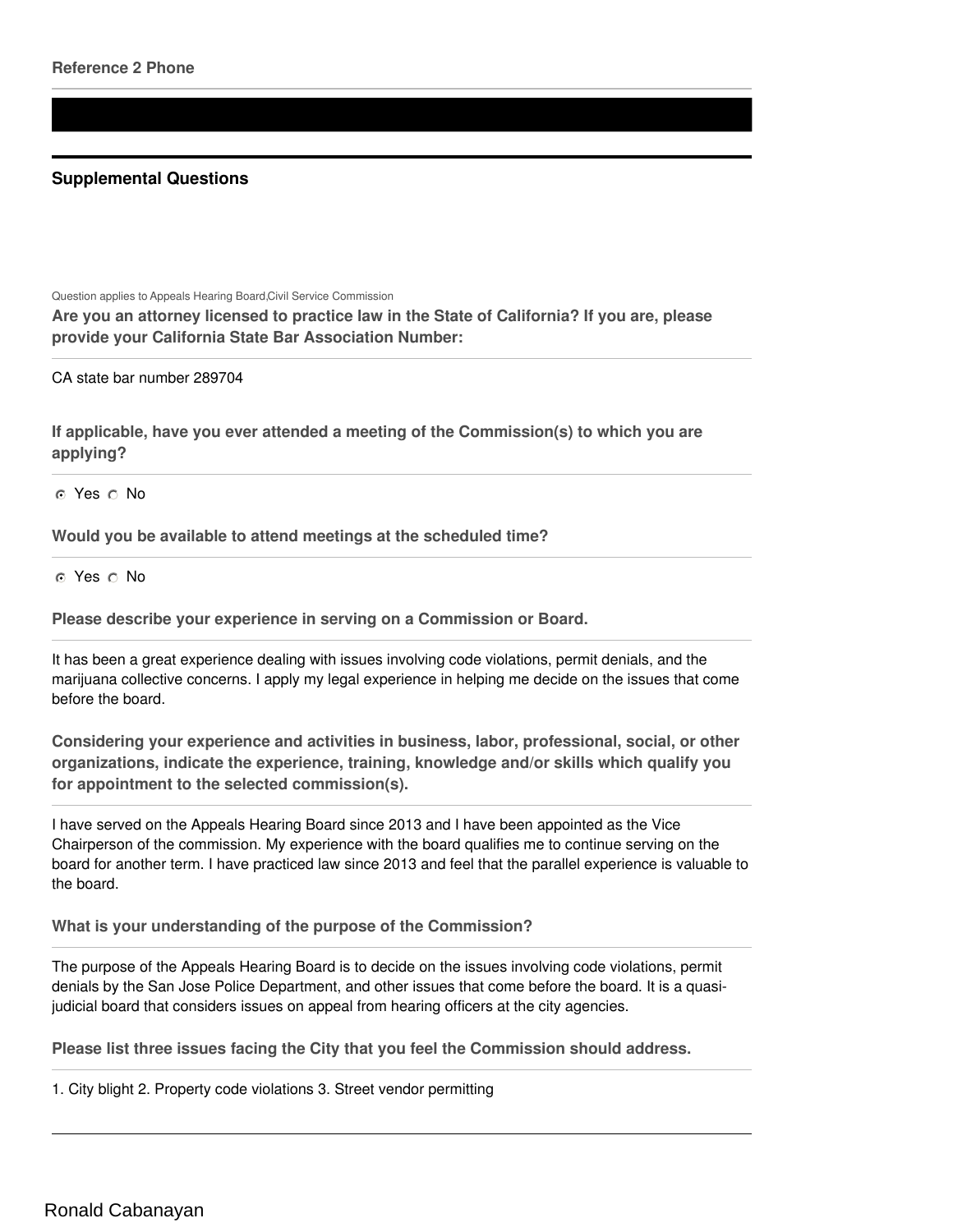o Yes o No

**I would like to say . . .**

I have been serving on the Appeals Hearing Board since 2013. I have a good understanding of the policies and procedures required to be a commissioner on this board. I have met the challenge during COVID and adjusted to protocols and social distancing requirements with remote meetings. The board is currently having difficulty with filling seats. The attorney at law position is currently open and I respectfully request re-appointment to another term.

(Optional) Please upload a resume.

**Retirement Board Questions Only**

**Verification**